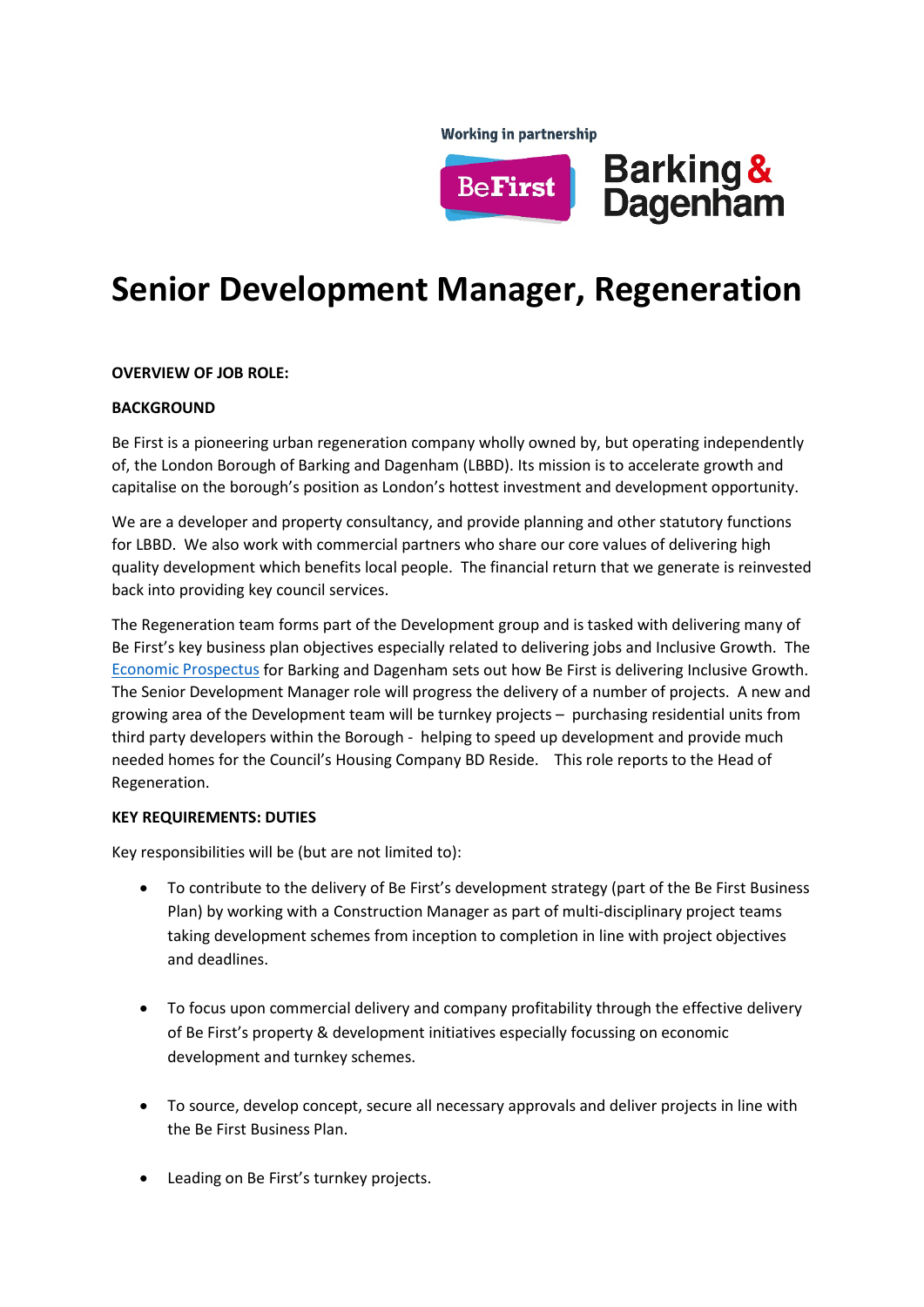- Develop and maintain strong working relationships with key stakeholders. Ensure that all stakeholders are kept up to date with works progress, identify any aspects of the project which have significant potential to cause disputes or additional costs to be incurred and resolve as appropriate.
- Prepare and maintain project viability appraisals.
- Ensure programme activity remains to plan, is delivered on time and within agreed available resources.
- Ensure appropriate risk management and value for money considerations are in place to deliver agreed project outcomes and realisation of intended benefits.
- Assist in the development of effective procurement and contractual arrangements for schemes, appropriately managing risk and reward whilst complying with procurement regulations.
- Report effectively at designated reporting milestones on project delivery against budget and programme.
- Procuring, managing and monitoring a range of external consultants as part of multidisciplinary teams.
- Demonstrate good commercial acumen and ability to generate profit from property related transaction, particularly development.
- To participate in Be First's budgetary process, including monitoring expenditure against budget allocation and maintaining budgetary control at all times. Responsibility includes ensuring all fiscal activity accords with financial regulations and statutory requirements.
- Identify opportunities where further fees or income can be generated

# **KEY REQUIREMENTS: ATTRIBUTES**

We are looking for an individual who:

Works well as part of a team – collaborative, problem solving and motivational. Strong numeracy/financial appraisal skills. Confident and professional, with excellent communication skills – able to present (verbally and in writing) to different audiences succinctly outlining proposals and business cases. Proactive self-starter who takes the initiative, can prioritise and find solutions. IT literate.

# **JOB SALARY**

Grade 4 £65-75,000 pa plus company benefits including pension and eligibility for performance related bonus.